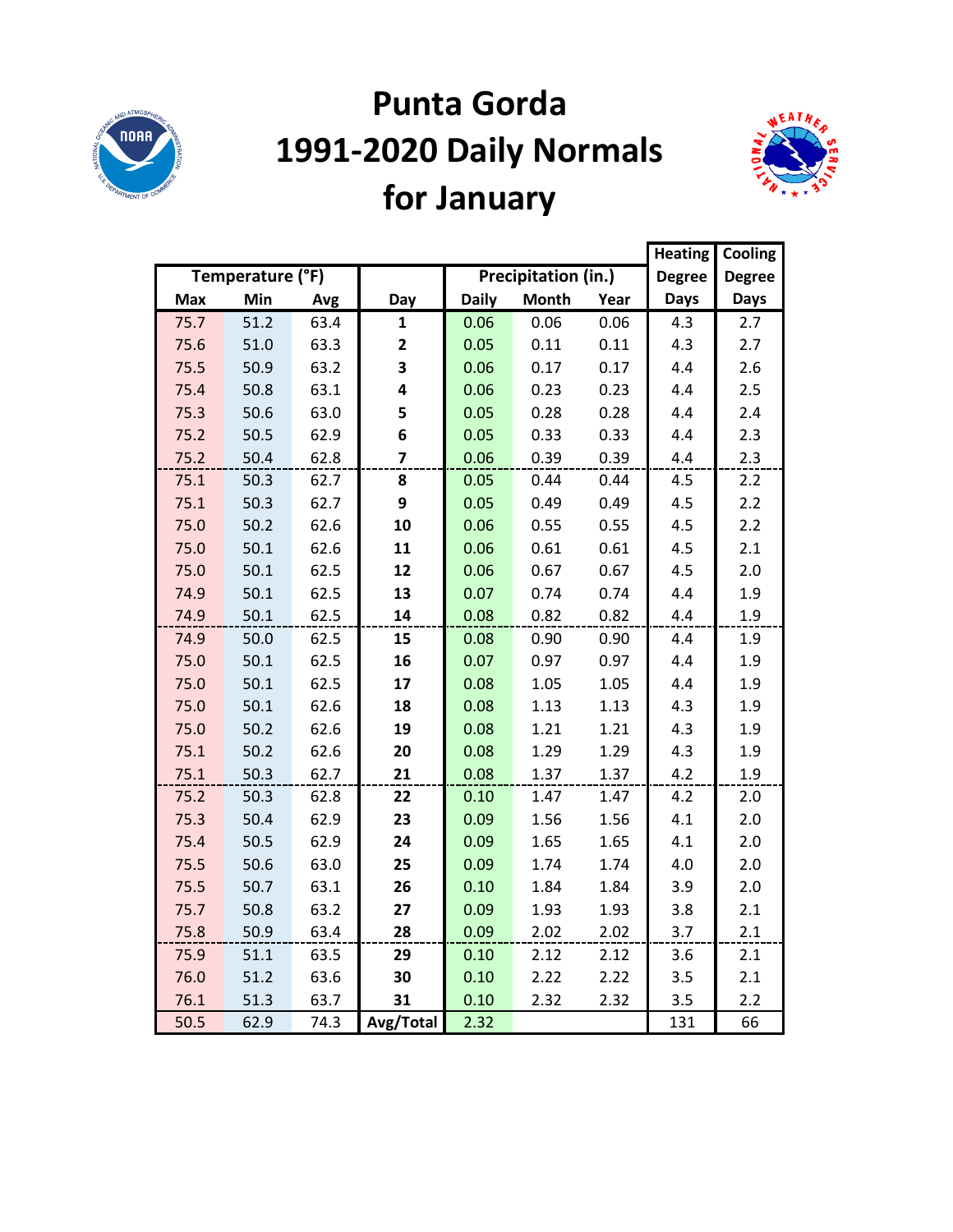

## **Punta Gorda 1991-2020 Daily Normals for February**



|            |                  |      |                         |              |                     |      |               | Cooling       |
|------------|------------------|------|-------------------------|--------------|---------------------|------|---------------|---------------|
|            | Temperature (°F) |      |                         |              | Precipitation (in.) |      | <b>Degree</b> | <b>Degree</b> |
| <b>Max</b> | Min              | Avg  | Day                     | <b>Daily</b> | <b>Month</b>        | Year | <b>Days</b>   | <b>Days</b>   |
| 76.2       | 51.4             | 63.8 | $\mathbf{1}$            | 0.11         | 0.11                | 2.43 | 3.4           | 2.2           |
| 76.4       | 51.6             | 64.0 | $\overline{\mathbf{2}}$ | 0.11         | 0.22                | 2.54 | 3.3           | 2.3           |
| 76.5       | 51.7             | 64.1 | 3                       | 0.11         | 0.33                | 2.65 | 3.2           | 2.3           |
| 76.7       | 51.8             | 64.3 | 4                       | 0.11         | 0.44                | 2.76 | 3.2           | 2.4           |
| 76.8       | 52.0             | 64.4 | 5                       | 0.10         | 0.54                | 2.86 | 3.1           | 2.5           |
| 76.9       | 52.1             | 64.5 | 6                       | 0.11         | 0.65                | 2.97 | 3.1           | 2.6           |
| 77.1       | 52.2             | 64.7 | $\overline{\mathbf{z}}$ | 0.10         | 0.75                | 3.07 | 3.0           | 2.7           |
| 77.2       | 52.4             | 64.8 | 8                       | 0.10         | 0.85                | 3.17 | 3.0           | 2.8           |
| 77.4       | 52.5             | 64.9 | 9                       | 0.09         | 0.94                | 3.26 | 2.9           | 2.9           |
| 77.5       | 52.6             | 65.1 | 10                      | 0.10         | 1.04                | 3.36 | 2.9           | 3.0           |
| 77.7       | 52.7             | 65.2 | 11                      | 0.09         | 1.13                | 3.45 | 2.9           | 3.1           |
| 77.8       | 52.8             | 65.3 | 12                      | 0.09         | 1.22                | 3.54 | 2.8           | 3.1           |
| 78.0       | 53.0             | 65.5 | 13                      | 0.09         | 1.31                | 3.63 | 2.7           | 3.2           |
| 78.1       | 53.1             | 65.6 | 14                      | 0.09         | 1.40                | 3.72 | 2.7           | 3.2           |
| 78.2       | 53.2             | 65.7 | 15                      | 0.08         | 1.48                | 3.80 | 2.5           | 3.2           |
| 78.4       | 53.3             | 65.8 | 16                      | 0.09         | 1.57                | 3.89 | 2.5           | 3.3           |
| 78.5       | 53.4             | 65.9 | 17                      | 0.08         | 1.65                | 3.97 | 2.4           | 3.3           |
| 78.6       | 53.5             | 66.0 | 18                      | 0.09         | 1.74                | 4.06 | 2.3           | 3.4           |
| 78.8       | 53.5             | 66.1 | 19                      | 0.07         | 1.81                | 4.13 | 2.3           | 3.4           |
| 78.9       | 53.6             | 66.3 | 20                      | 0.07         | 1.88                | 4.20 | 2.2           | 3.5           |
| 79.0       | 53.7             | 66.4 | 21                      | 0.07         | 1.95                | 4.27 | 2.2           | 3.5           |
| 79.1       | 53.8             | 66.4 | 22                      | 0.07         | 2.02                | 4.34 | 2.1           | 3.6           |
| 79.2       | 53.8             | 66.5 | 23                      | 0.07         | 2.09                | 4.41 | 2.1           | 3.7           |
| 79.3       | 53.9             | 66.6 | 24                      | 0.07         | 2.16                | 4.48 | 2.1           | 3.7           |
| 79.4       | 54.0             | 66.7 | 25                      | 0.08         | 2.24                | 4.56 | 2.1           | 3.8           |
| 79.6       | 54.1             | 66.8 | 26                      | 0.08         | 2.32                | 4.64 | 2.0           | 3.8           |
| 79.7       | 54.1             | 66.9 | 27                      | 0.08         | 2.40                | 4.72 | 2.0           | 3.9           |
| 79.8       | 54.2             | 67.0 | 28                      | 0.07         | 2.47                | 4.79 | 1.9           | 3.9           |
| 79.8       | 54.2             | 67.0 | 29                      |              |                     |      | 1.9           | 3.9           |
| 53.0       | 65.5             | 76.7 | Avg/Total               | 2.47         |                     |      | 73            | 88            |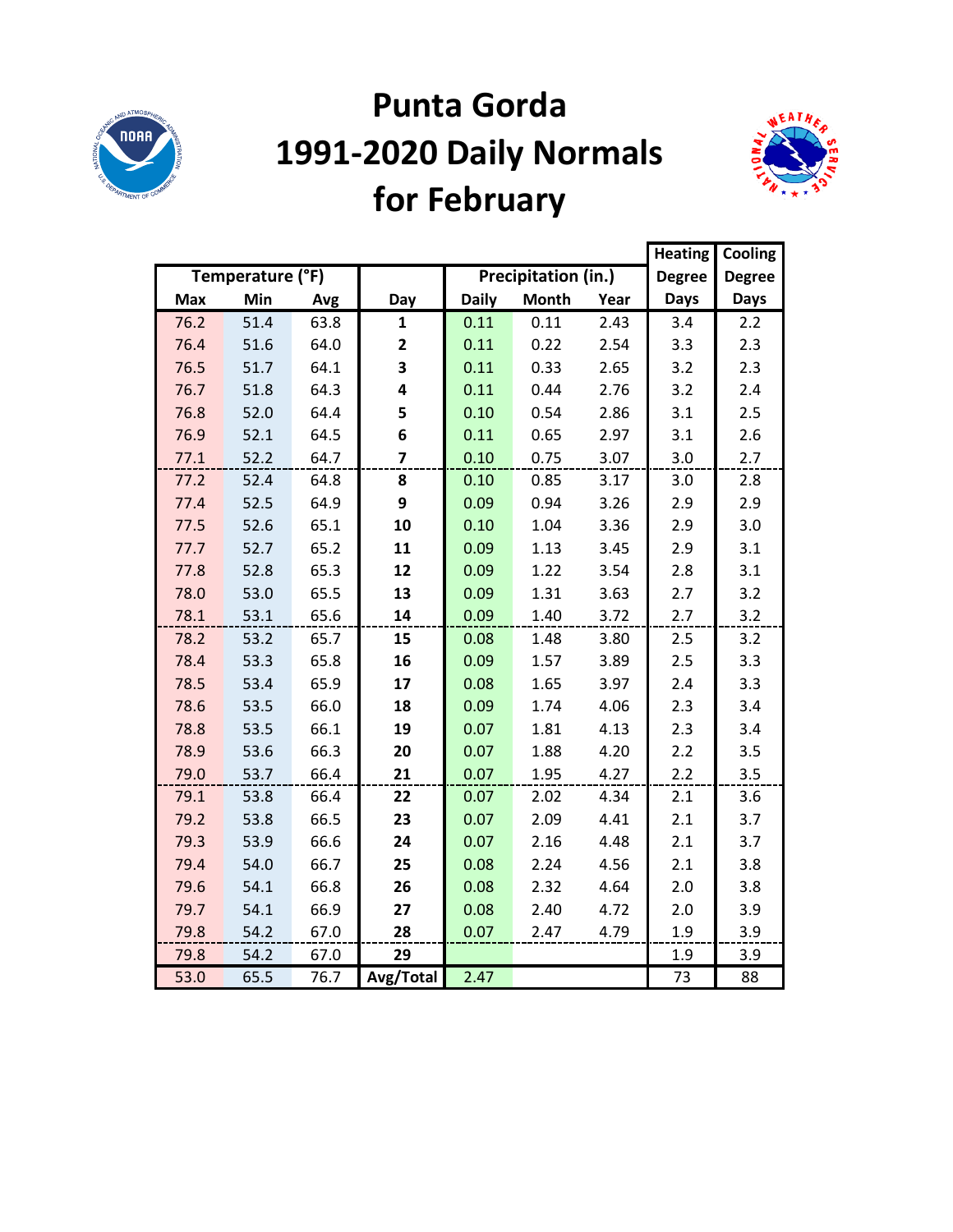

### **Punta Gorda 1991-2020 Daily Normals for March**



|            |                  |      |                         |              |                     |      |               | Cooling       |
|------------|------------------|------|-------------------------|--------------|---------------------|------|---------------|---------------|
|            | Temperature (°F) |      |                         |              | Precipitation (in.) |      | <b>Degree</b> | <b>Degree</b> |
| <b>Max</b> | Min              | Avg  | Day                     | <b>Daily</b> | <b>Month</b>        | Year | <b>Days</b>   | <b>Days</b>   |
| 79.8       | 54.2             | 67.0 | $\mathbf{1}$            | 0.05         | 0.05                | 4.84 | 1.9           | 3.9           |
| 79.9       | 54.3             | 67.1 | $\mathbf{2}$            | 0.06         | 0.11                | 4.90 | 1.9           | 4.0           |
| 80.0       | 54.4             | 67.2 | 3                       | 0.05         | 0.16                | 4.95 | 1.9           | 4.1           |
| 80.1       | 54.4             | 67.3 | 4                       | 0.06         | 0.22                | 5.01 | 1.8           | 4.1           |
| 80.2       | 54.5             | 67.4 | 5                       | 0.06         | 0.28                | 5.07 | 1.8           | 4.2           |
| 80.3       | 54.6             | 67.4 | 6                       | 0.06         | 0.34                | 5.13 | 1.8           | 4.2           |
| 80.4       | 54.7             | 67.5 | $\overline{\mathbf{z}}$ | 0.07         | 0.41                | 5.20 | 1.7           | 4.2           |
| 80.5       | 54.7             | 67.6 | 8                       | 0.07         | 0.48                | 5.27 | 1.6           | 4.2           |
| 80.6       | 54.8             | 67.7 | 9                       | 0.07         | 0.55                | 5.34 | 1.6           | 4.3           |
| 80.6       | 54.9             | 67.8 | 10                      | 0.08         | 0.63                | 5.42 | 1.5           | 4.3           |
| 80.7       | 55.0             | 67.9 | 11                      | 0.07         | 0.70                | 5.49 | 1.4           | 4.3           |
| 80.8       | 55.1             | 68.0 | 12                      | 0.07         | 0.77                | 5.56 | 1.4           | 4.3           |
| 80.9       | 55.2             | 68.0 | 13                      | 0.07         | 0.84                | 5.63 | 1.3           | 4.3           |
| 81.0       | 55.3             | 68.1 | 14                      | 0.06         | 0.90                | 5.69 | 1.2           | 4.4           |
| 81.1       | 55.4             | 68.2 | 15                      | 0.08         | 0.98                | 5.77 | 1.2           | 4.4           |
| 81.2       | 55.5             | 68.3 | 16                      | 0.08         | 1.06                | 5.85 | 1.1           | 4.5           |
| 81.3       | 55.6             | 68.5 | 17                      | 0.08         | 1.14                | 5.93 | 1.1           | 4.5           |
| 81.4       | 55.7             | 68.6 | 18                      | 0.07         | 1.21                | 6.00 | 1.0           | 4.6           |
| 81.5       | 55.9             | 68.7 | 19                      | 0.08         | 1.29                | 6.08 | 1.0           | 4.7           |
| 81.6       | 56.0             | 68.8 | 20                      | 0.08         | 1.37                | 6.16 | 0.9           | 4.8           |
| 81.7       | 56.2             | 68.9 | 21                      | 0.08         | 1.45                | 6.24 | 0.9           | 4.8           |
| 81.8       | 56.3             | 69.1 | 22                      | 0.08         | 1.53                | 6.32 | 0.8           | 4.9           |
| 82.0       | 56.5             | 69.2 | 23                      | 0.09         | 1.62                | 6.41 | 0.8           | 5.0           |
| 82.1       | 56.6             | 69.4 | 24                      | 0.08         | 1.70                | 6.49 | 0.7           | 5.1           |
| 82.2       | 56.8             | 69.5 | 25                      | 0.09         | 1.79                | 6.58 | 0.7           | 5.2           |
| 82.4       | 56.9             | 69.6 | 26                      | 0.08         | 1.87                | 6.66 | 0.6           | 5.3           |
| 82.5       | 57.1             | 69.8 | 27                      | 0.08         | 1.95                | 6.74 | 0.6           | 5.4           |
| 82.6       | 57.3             | 70.0 | 28                      | 0.08         | 2.03                | 6.82 | 0.6           | 5.5           |
| 82.8       | 57.5             | 70.1 | 29                      | 0.08         | 2.11                | 6.90 | 0.5           | 5.7           |
| 82.9       | 57.6             | 70.3 | 30                      | 0.09         | 2.20                | 6.99 | 0.5           | 5.8           |
| 83.1       | 57.8             | 70.4 | 31                      | 0.08         | 2.28                | 7.07 | 0.5           | 6.0           |
| 55.7       | 68.5             | 80.1 | Avg/Total               | 2.28         |                     |      | 36            | 145           |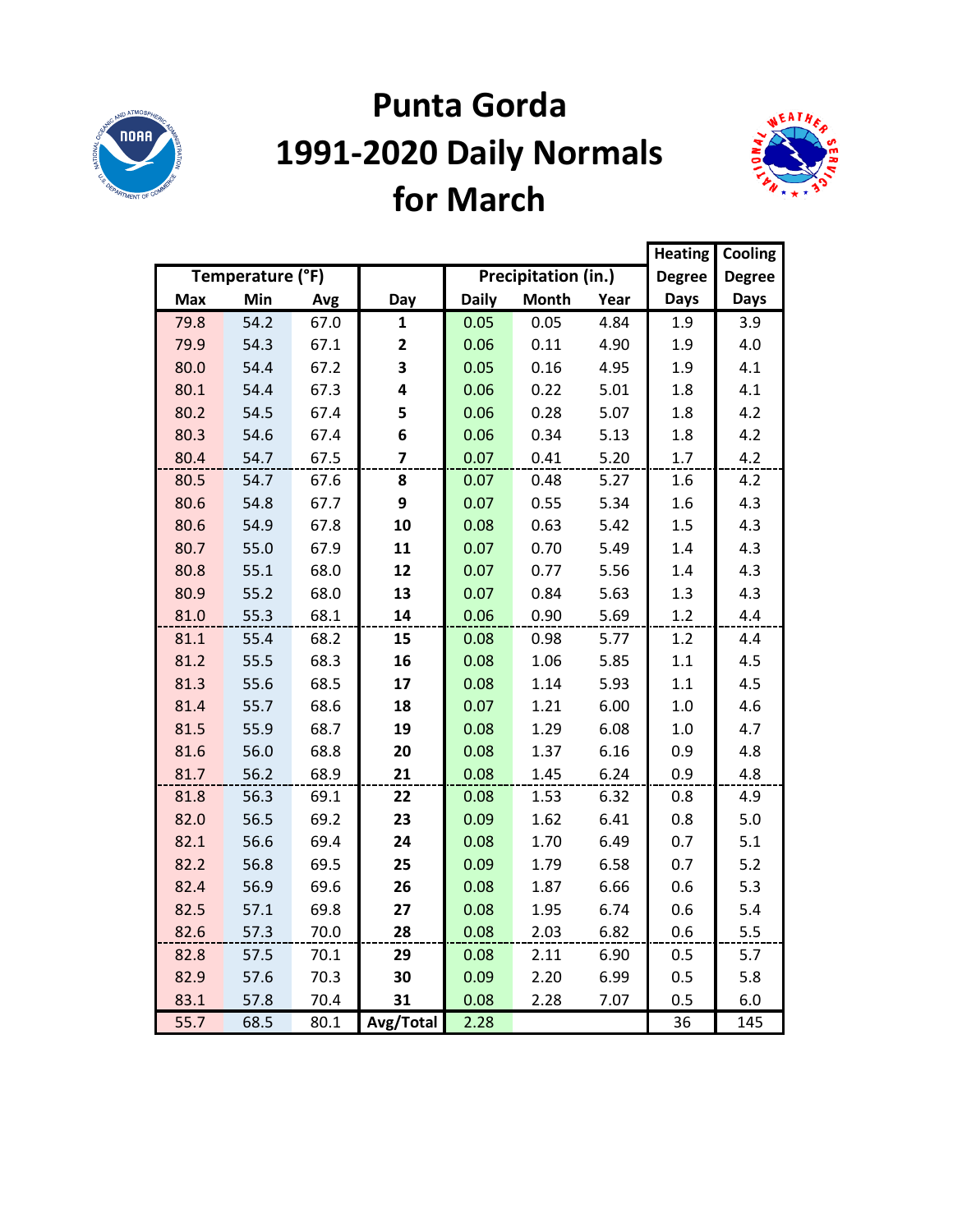

# **Punta Gorda 1991-2020 Daily Normals for April**



|            |                  |      |                |              |                     |      | <b>Heating</b> | Cooling       |
|------------|------------------|------|----------------|--------------|---------------------|------|----------------|---------------|
|            | Temperature (°F) |      |                |              | Precipitation (in.) |      | <b>Degree</b>  | <b>Degree</b> |
| <b>Max</b> | Min              | Avg  | Day            | <b>Daily</b> | <b>Month</b>        | Year | <b>Days</b>    | <b>Days</b>   |
| 83.2       | 58.0             | 70.6 | $\mathbf{1}$   | 0.08         | 0.08                | 7.15 | 0.5            | 6.1           |
| 83.4       | 58.2             | 70.8 | 2              | 0.09         | 0.17                | 7.24 | 0.5            | 6.3           |
| 83.6       | 58.4             | 71.0 | 3              | 0.08         | 0.25                | 7.32 | 0.4            | 6.4           |
| 83.7       | 58.5             | 71.1 | 4              | 0.08         | 0.33                | 7.40 | 0.4            | 6.5           |
| 83.9       | 58.7             | 71.3 | 5              | 0.08         | 0.41                | 7.48 | 0.3            | 6.6           |
| 84.1       | 58.9             | 71.5 | 6              | 0.08         | 0.49                | 7.56 | 0.3            | 6.8           |
| 84.3       | 59.1             | 71.7 | $\overline{7}$ | 0.08         | 0.57                | 7.64 | 0.3            | 7.0           |
| 84.4       | 59.3             | 71.9 | 8              | 0.07         | 0.64                | 7.71 | 0.3            | 7.1           |
| 84.6       | 59.5             | 72.0 | 9              | 0.07         | 0.71                | 7.78 | 0.2            | 7.3           |
| 84.8       | 59.6             | 72.2 | 10             | 0.07         | 0.78                | 7.85 | 0.2            | 7.4           |
| 85.0       | 59.8             | 72.4 | 11             | 0.07         | 0.85                | 7.92 | 0.2            | 7.6           |
| 85.2       | 60.0             | 72.6 | 12             | 0.08         | 0.93                | 8.00 | 0.2            | 7.8           |
| 85.4       | 60.2             | 72.8 | 13             | 0.07         | 1.00                | 8.07 | 0.2            | 7.9           |
| 85.5       | 60.3             | 72.9 | 14             | 0.07         | 1.07                | 8.14 | 0.2            | 8.1           |
| 85.7       | 60.5             | 73.1 | 15             | 0.06         | 1.13                | 8.20 | 0.1            | 8.3           |
| 85.9       | 60.7             | 73.3 | 16             | 0.07         | 1.20                | 8.27 | 0.1            | 8.4           |
| 86.1       | 60.8             | 73.5 | 17             | 0.07         | 1.27                | 8.34 | 0.1            | 8.6           |
| 86.3       | 61.0             | 73.6 | 18             | 0.08         | 1.35                | 8.42 | 0.1            | 8.7           |
| 86.5       | 61.1             | 73.8 | 19             | 0.07         | 1.42                | 8.49 | 0.1            | 8.9           |
| 86.6       | 61.3             | 74.0 | 20             | 0.08         | 1.50                | 8.57 | 0.1            | 9.0           |
| 86.8       | 61.4             | 74.1 | 21             | 0.07         | 1.57                | 8.64 | 0.1            | 9.2           |
| 87.0       | 61.6             | 74.3 | 22             | 0.08         | 1.65                | 8.72 | 0.1            | 9.4           |
| 87.2       | 61.7             | 74.5 | 23             | 0.07         | 1.72                | 8.79 | 0.0            | 9.5           |
| 87.3       | 61.9             | 74.6 | 24             | 0.07         | 1.79                | 8.86 | 0.0            | 9.7           |
| 87.5       | 62.0             | 74.8 | 25             | 0.07         | 1.86                | 8.93 | 0.0            | 9.8           |
| 87.7       | 62.2             | 74.9 | 26             | 0.08         | 1.94                | 9.01 | 0.0            | 9.9           |
| 87.8       | 62.3             | 75.1 | 27             | 0.07         | 2.01                | 9.08 | 0.0            | 10.1          |
| 88.0       | 62.5             | 75.2 | 28             | 0.07         | 2.08                | 9.15 | 0.0            | 10.2          |
| 88.2       | 62.6             | 75.4 | 29             | 0.07         | 2.15                | 9.22 | 0.0            | 10.4          |
| 88.3       | 62.8             | 75.5 | 30             | 0.08         | 2.23                | 9.30 | 0.0            | 10.5          |
| 60.5       | 73.1             | 83.6 | Avg/Total      | 2.23         |                     |      | 5              | 250           |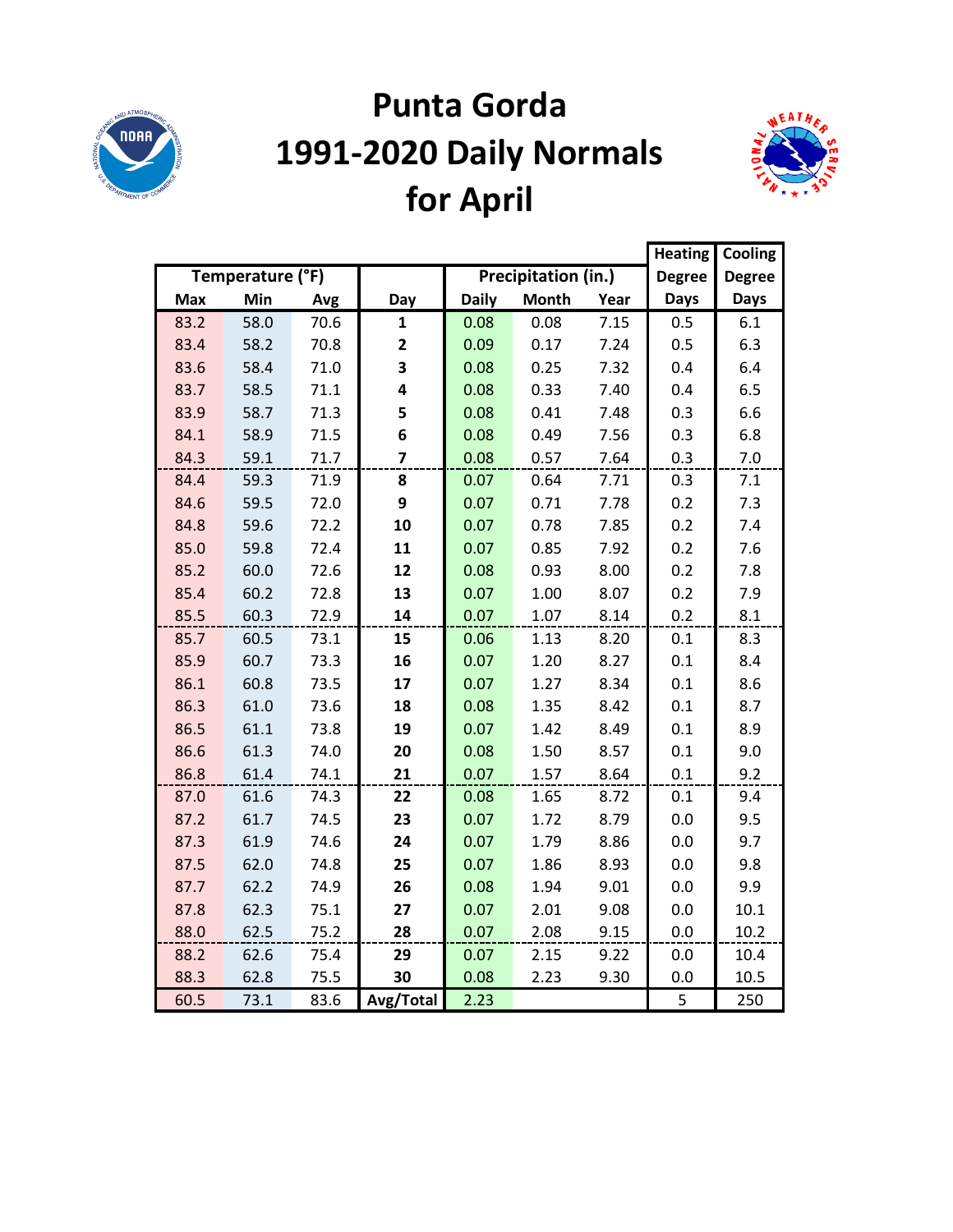

# **Punta Gorda 1991-2020 Daily Normals for May**



|            |                  |      |                         |              |                     |       |               | Cooling       |
|------------|------------------|------|-------------------------|--------------|---------------------|-------|---------------|---------------|
|            | Temperature (°F) |      |                         |              | Precipitation (in.) |       | <b>Degree</b> | <b>Degree</b> |
| <b>Max</b> | Min              | Avg  | Day                     | <b>Daily</b> | <b>Month</b>        | Year  | <b>Days</b>   | Days          |
| 88.5       | 62.9             | 75.7 | $\mathbf{1}$            | 0.06         | 0.06                | 9.36  | 0.0           | 10.7          |
| 88.6       | 63.0             | 75.8 | $\mathbf{2}$            | 0.06         | 0.12                | 9.42  | 0.0           | 10.8          |
| 88.7       | 63.2             | 76.0 | 3                       | 0.07         | 0.19                | 9.49  | 0.0           | 11.0          |
| 88.9       | 63.3             | 76.1 | 4                       | 0.07         | 0.26                | 9.56  | 0.0           | 11.1          |
| 89.0       | 63.5             | 76.3 | 5                       | 0.07         | 0.33                | 9.63  | 0.0           | 11.3          |
| 89.2       | 63.7             | 76.4 | 6                       | 0.07         | 0.40                | 9.70  | 0.0           | 11.4          |
| 89.3       | 63.8             | 76.5 | $\overline{\mathbf{z}}$ | 0.08         | 0.48                | 9.78  | 0.0           | 11.5          |
| 89.4       | 64.0             | 76.7 | 8                       | 0.07         | 0.55                | 9.85  | 0.0           | 11.7          |
| 89.5       | 64.1             | 76.8 | 9                       | 0.09         | 0.64                | 9.94  | 0.0           | 11.8          |
| 89.6       | 64.3             | 77.0 | 10                      | 0.08         | 0.72                | 10.02 | 0.0           | 12.0          |
| 89.7       | 64.5             | 77.1 | 11                      | 0.09         | 0.81                | 10.11 | 0.0           | 12.1          |
| 89.9       | 64.7             | 77.3 | 12                      | 0.08         | 0.89                | 10.19 | 0.0           | 12.3          |
| 90.0       | 64.9             | 77.4 | 13                      | 0.08         | 0.97                | 10.27 | 0.0           | 12.4          |
| 90.1       | 65.0             | 77.5 | 14                      | 0.08         | 1.05                | 10.35 | 0.0           | 12.5          |
| 90.1       | 65.2             | 77.7 | 15                      | 0.09         | 1.14                | 10.44 | 0.0           | 12.7          |
| 90.2       | 65.4             | 77.8 | 16                      | 0.08         | 1.22                | 10.52 | 0.0           | 12.8          |
| 90.3       | 65.6             | 78.0 | 17                      | 0.09         | 1.31                | 10.61 | 0.0           | 13.0          |
| 90.4       | 65.8             | 78.1 | 18                      | 0.10         | 1.41                | 10.71 | 0.0           | 13.1          |
| 90.5       | 66.1             | 78.3 | 19                      | 0.10         | 1.51                | 10.81 | 0.0           | 13.3          |
| 90.6       | 66.3             | 78.4 | 20                      | 0.10         | 1.61                | 10.91 | 0.0           | 13.4          |
| 90.6       | 66.5             | 78.6 | 21                      | 0.12         | 1.73                | 11.03 | 0.0           | 13.6          |
| 90.7       | 66.7             | 78.7 | 22                      | 0.12         | 1.85                | 11.15 | 0.0           | 13.7          |
| 90.8       | 66.9             | 78.9 | 23                      | 0.13         | 1.98                | 11.28 | 0.0           | 13.9          |
| 90.9       | 67.2             | 79.0 | 24                      | 0.13         | 2.11                | 11.41 | 0.0           | 14.0          |
| 90.9       | 67.4             | 79.2 | 25                      | 0.14         | 2.25                | 11.55 | 0.0           | 14.2          |
| 91.0       | 67.6             | 79.3 | 26                      | 0.15         | 2.40                | 11.70 | 0.0           | 14.3          |
| 91.0       | 67.9             | 79.5 | 27                      | 0.16         | 2.56                | 11.86 | 0.0           | 14.5          |
| 91.1       | 68.1             | 79.6 | 28                      | 0.17         | 2.73                | 12.03 | 0.0           | 14.6          |
| 91.1       | 68.4             | 79.7 | 29                      | 0.17         | 2.90                | 12.20 | 0.0           | 14.7          |
| 91.2       | 68.6             | 79.9 | 30                      | 0.18         | 3.08                | 12.38 | 0.0           | 14.9          |
| 91.2       | 68.8             | 80.0 | 31                      | 0.18         | 3.26                | 12.56 | 0.0           | 15.0          |
| 65.6       | 77.9             | 89.4 | Avg/Total               | 3.26         |                     |       | ☆             | 398           |

 $\hat{x}$  = Greater than zero, but less than 1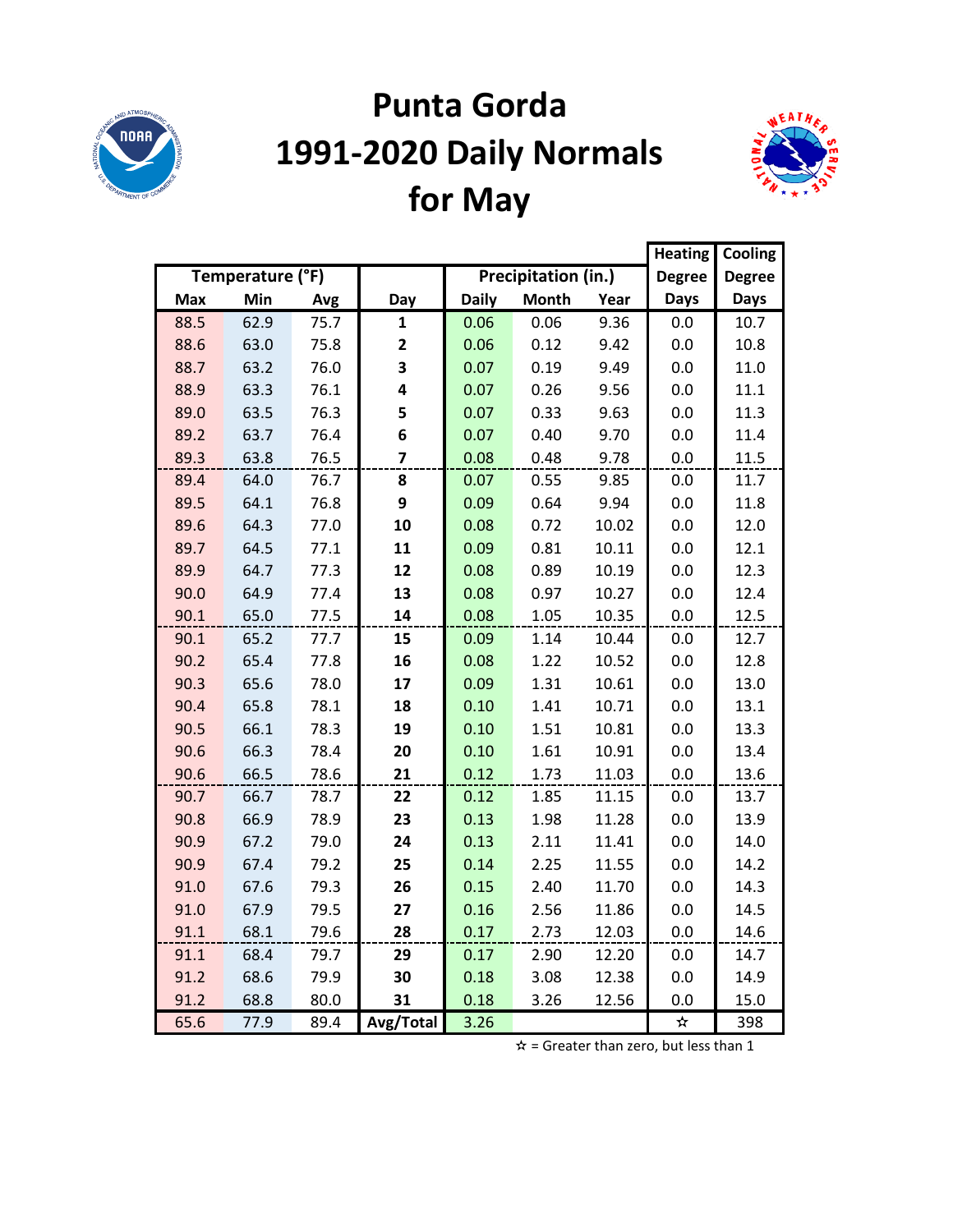

## **Punta Gorda 1991-2020 Daily Normals for June**



|            |                  |      |                |              |                     |       |               | Cooling       |
|------------|------------------|------|----------------|--------------|---------------------|-------|---------------|---------------|
|            | Temperature (°F) |      |                |              | Precipitation (in.) |       | <b>Degree</b> | <b>Degree</b> |
| <b>Max</b> | Min              | Avg  | Day            | <b>Daily</b> | <b>Month</b>        | Year  | <b>Days</b>   | <b>Days</b>   |
| 91.3       | 69.1             | 80.2 | $\mathbf{1}$   | 0.23         | 0.23                | 12.79 | 0.0           | 15.2          |
| 91.3       | 69.3             | 80.3 | 2              | 0.25         | 0.48                | 13.04 | 0.0           | 15.3          |
| 91.4       | 69.5             | 80.4 | 3              | 0.24         | 0.72                | 13.28 | 0.0           | 15.4          |
| 91.4       | 69.8             | 80.6 | 4              | 0.26         | 0.98                | 13.54 | 0.0           | 15.6          |
| 91.4       | 70.0             | 80.7 | 5              | 0.26         | 1.24                | 13.80 | 0.0           | 15.7          |
| 91.5       | 70.2             | 80.8 | 6              | 0.27         | 1.51                | 14.07 | 0.0           | 15.8          |
| 91.5       | 70.4             | 81.0 | $\overline{7}$ | 0.29         | 1.80                | 14.36 | 0.0           | 16.0          |
| 91.5       | 70.6             | 81.1 | 8              | 0.30         | 2.10                | 14.66 | 0.0           | 16.1          |
| 91.6       | 70.9             | 81.2 | 9              | 0.29         | 2.39                | 14.95 | 0.0           | 16.2          |
| 91.6       | 71.1             | 81.3 | 10             | 0.31         | 2.70                | 15.26 | 0.0           | 16.3          |
| 91.6       | 71.3             | 81.4 | 11             | 0.32         | 3.02                | 15.58 | $0.0\,$       | 16.4          |
| 91.6       | 71.4             | 81.5 | 12             | 0.32         | 3.34                | 15.90 | 0.0           | 16.5          |
| 91.7       | 71.6             | 81.7 | 13             | 0.33         | 3.67                | 16.23 | 0.0           | 16.6          |
| 91.7       | 71.8             | 81.8 | 14             | 0.34         | 4.01                | 16.57 | 0.0           | 16.7          |
| 91.7       | 72.0             | 81.8 | 15             | 0.34         | 4.35                | 16.91 | 0.0           | 16.8          |
| 91.7       | 72.1             | 81.9 | 16             | 0.33         | 4.68                | 17.24 | 0.0           | 16.9          |
| 91.8       | 72.3             | 82.0 | 17             | 0.34         | 5.02                | 17.58 | 0.0           | 17.0          |
| 91.8       | 72.4             | 82.1 | 18             | 0.33         | 5.35                | 17.91 | 0.0           | 17.1          |
| 91.8       | 72.6             | 82.2 | 19             | 0.34         | 5.69                | 18.25 | 0.0           | 17.2          |
| 91.8       | 72.7             | 82.3 | 20             | 0.33         | 6.02                | 18.58 | 0.0           | 17.3          |
| 91.8       | 72.8             | 82.3 | 21             | 0.33         | 6.35                | 18.91 | 0.0           | 17.3          |
| 91.9       | 73.0             | 82.4 | 22             | 0.33         | 6.68                | 19.24 | 0.0           | 17.4          |
| 91.9       | 73.1             | 82.5 | 23             | 0.33         | 7.01                | 19.57 | 0.0           | 17.5          |
| 91.9       | 73.2             | 82.5 | 24             | 0.32         | 7.33                | 19.89 | 0.0           | 17.5          |
| 91.9       | 73.3             | 82.6 | 25             | 0.32         | 7.65                | 20.21 | 0.0           | 17.6          |
| 91.9       | 73.4             | 82.6 | 26             | 0.31         | 7.96                | 20.52 | 0.0           | 17.6          |
| 92.0       | 73.4             | 82.7 | 27             | 0.33         | 8.29                | 20.85 | 0.0           | 17.7          |
| 92.0       | 73.5             | 82.7 | 28             | 0.32         | 8.61                | 21.17 | 0.0           | 17.7          |
| 92.0       | 73.6             | 82.8 | 29             | 0.31         | 8.92                | 21.48 | 0.0           | 17.8          |
| 92.0       | 73.6             | 82.8 | 30             | 0.32         | 9.24                | 21.80 | 0.0           | 17.8          |
| 71.8       | 81.7             | 91.5 | Avg/Total      | 9.24         |                     |       | $\pmb{0}$     | 502           |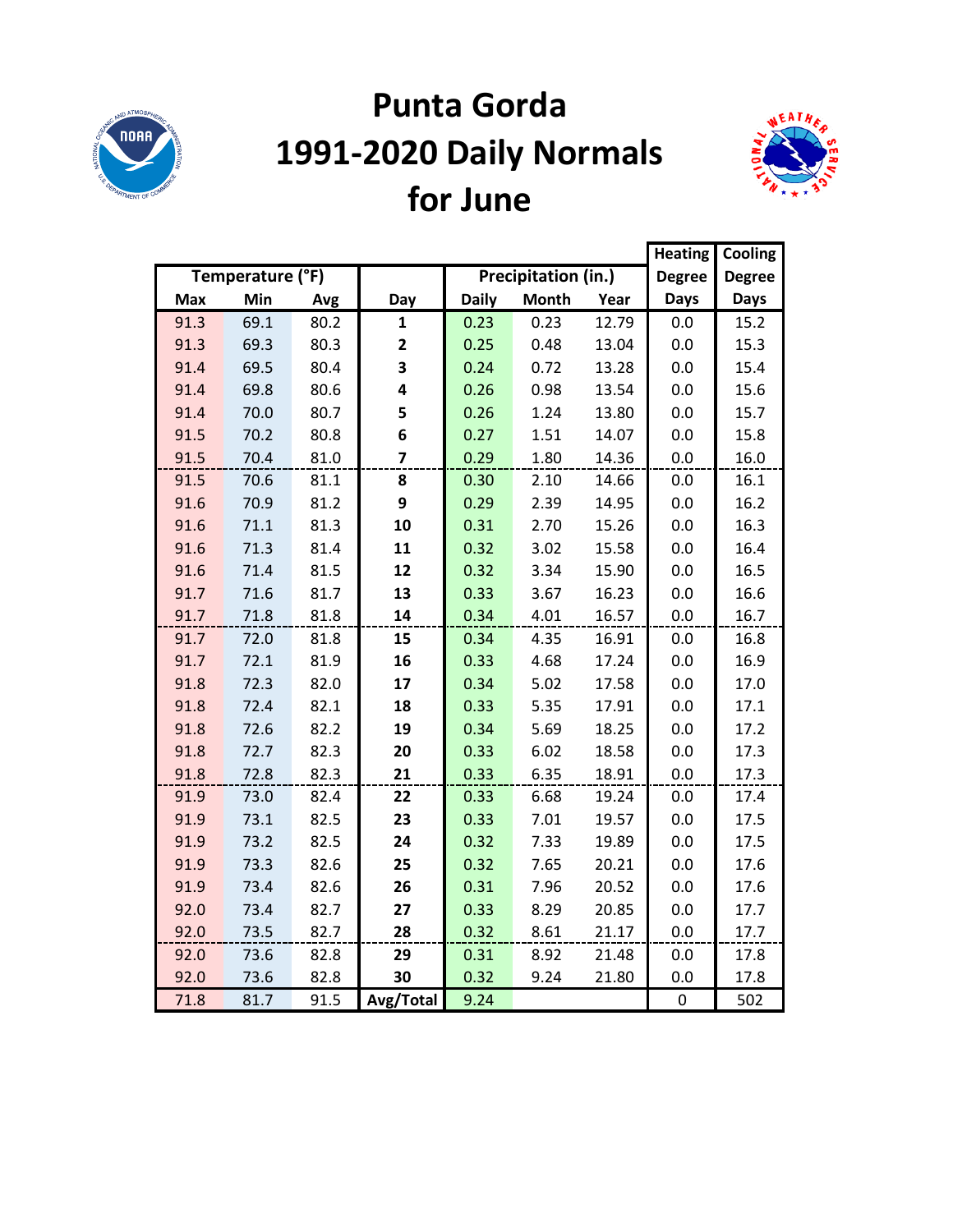

# **Punta Gorda 1991-2020 Daily Normals for July**



|            |                  |      |              |              |                     |       | <b>Heating</b> | Cooling       |
|------------|------------------|------|--------------|--------------|---------------------|-------|----------------|---------------|
|            | Temperature (°F) |      |              |              | Precipitation (in.) |       | <b>Degree</b>  | <b>Degree</b> |
| <b>Max</b> | Min              | Avg  | Day          | <b>Daily</b> | <b>Month</b>        | Year  | <b>Days</b>    | <b>Days</b>   |
| 92.1       | 73.7             | 82.9 | 1            | 0.28         | 0.28                | 22.08 | 0.0            | 17.9          |
| 92.1       | 73.8             | 82.9 | $\mathbf{2}$ | 0.27         | 0.55                | 22.35 | 0.0            | 17.9          |
| 92.1       | 73.8             | 83.0 | 3            | 0.28         | 0.83                | 22.63 | 0.0            | 18.0          |
| 92.1       | 73.8             | 83.0 | 4            | 0.27         | 1.10                | 22.90 | 0.0            | 18.0          |
| 92.2       | 73.9             | 83.0 | 5            | 0.26         | 1.36                | 23.16 | 0.0            | 18.0          |
| 92.2       | 73.9             | 83.1 | 6            | 0.25         | 1.61                | 23.41 | 0.0            | 18.1          |
| 92.2       | 73.9             | 83.1 | 7            | 0.26         | 1.87                | 23.67 | 0.0            | 18.1          |
| 92.2       | 74.0             | 83.1 | 8            | 0.26         | 2.13                | 23.93 | 0.0            | 18.1          |
| 92.3       | 74.0             | 83.1 | 9            | 0.26         | 2.39                | 24.19 | 0.0            | 18.1          |
| 92.3       | 74.0             | 83.2 | 10           | 0.26         | 2.65                | 24.45 | 0.0            | 18.2          |
| 92.3       | 74.0             | 83.2 | 11           | 0.27         | 2.92                | 24.72 | 0.0            | 18.2          |
| 92.4       | 74.1             | 83.2 | 12           | 0.25         | 3.17                | 24.97 | 0.0            | 18.2          |
| 92.4       | 74.1             | 83.2 | 13           | 0.25         | 3.42                | 25.22 | 0.0            | 18.2          |
| 92.4       | 74.1             | 83.3 | 14           | 0.25         | 3.67                | 25.47 | 0.0            | 18.3          |
| 92.5       | 74.1             | 83.3 | 15           | 0.25         | 3.92                | 25.72 | 0.0            | 18.3          |
| 92.5       | 74.1             | 83.3 | 16           | 0.24         | 4.16                | 25.96 | 0.0            | 18.3          |
| 92.5       | 74.1             | 83.3 | 17           | 0.26         | 4.42                | 26.22 | 0.0            | 18.3          |
| 92.6       | 74.2             | 83.4 | 18           | 0.25         | 4.67                | 26.47 | 0.0            | 18.4          |
| 92.6       | 74.2             | 83.4 | 19           | 0.26         | 4.93                | 26.73 | 0.0            | 18.4          |
| 92.6       | 74.2             | 83.4 | 20           | 0.25         | 5.18                | 26.98 | 0.0            | 18.4          |
| 92.7       | 74.2             | 83.4 | 21           | 0.26         | 5.44                | 27.24 | 0.0            | 18.4          |
| 92.7       | 74.2             | 83.5 | 22           | 0.26         | 5.70                | 27.50 | 0.0            | 18.5          |
| 92.7       | 74.2             | 83.5 | 23           | 0.26         | 5.96                | 27.76 | 0.0            | 18.5          |
| 92.8       | 74.2             | 83.5 | 24           | 0.26         | 6.22                | 28.02 | 0.0            | 18.5          |
| 92.8       | 74.3             | 83.5 | 25           | 0.27         | 6.49                | 28.29 | 0.0            | 18.5          |
| 92.8       | 74.3             | 83.5 | 26           | 0.26         | 6.75                | 28.55 | 0.0            | 18.5          |
| 92.8       | 74.3             | 83.6 | 27           | 0.26         | 7.01                | 28.81 | 0.0            | 18.6          |
| 92.9       | 74.3             | 83.6 | 28           | 0.25         | 7.26                | 29.06 | 0.0            | 18.6          |
| 92.9       | 74.3             | 83.6 | 29           | 0.27         | 7.53                | 29.33 | 0.0            | 18.6          |
| 92.9       | 74.3             | 83.6 | 30           | 0.27         | 7.80                | 29.60 | 0.0            | 18.6          |
| 92.9       | 74.4             | 83.6 | 31           | 0.26         | 8.06                | 29.86 | 0.0            | 18.6          |
| 74.1       | 83.3             | 91.8 | Avg/Total    | 8.06         |                     |       | 0              | 567           |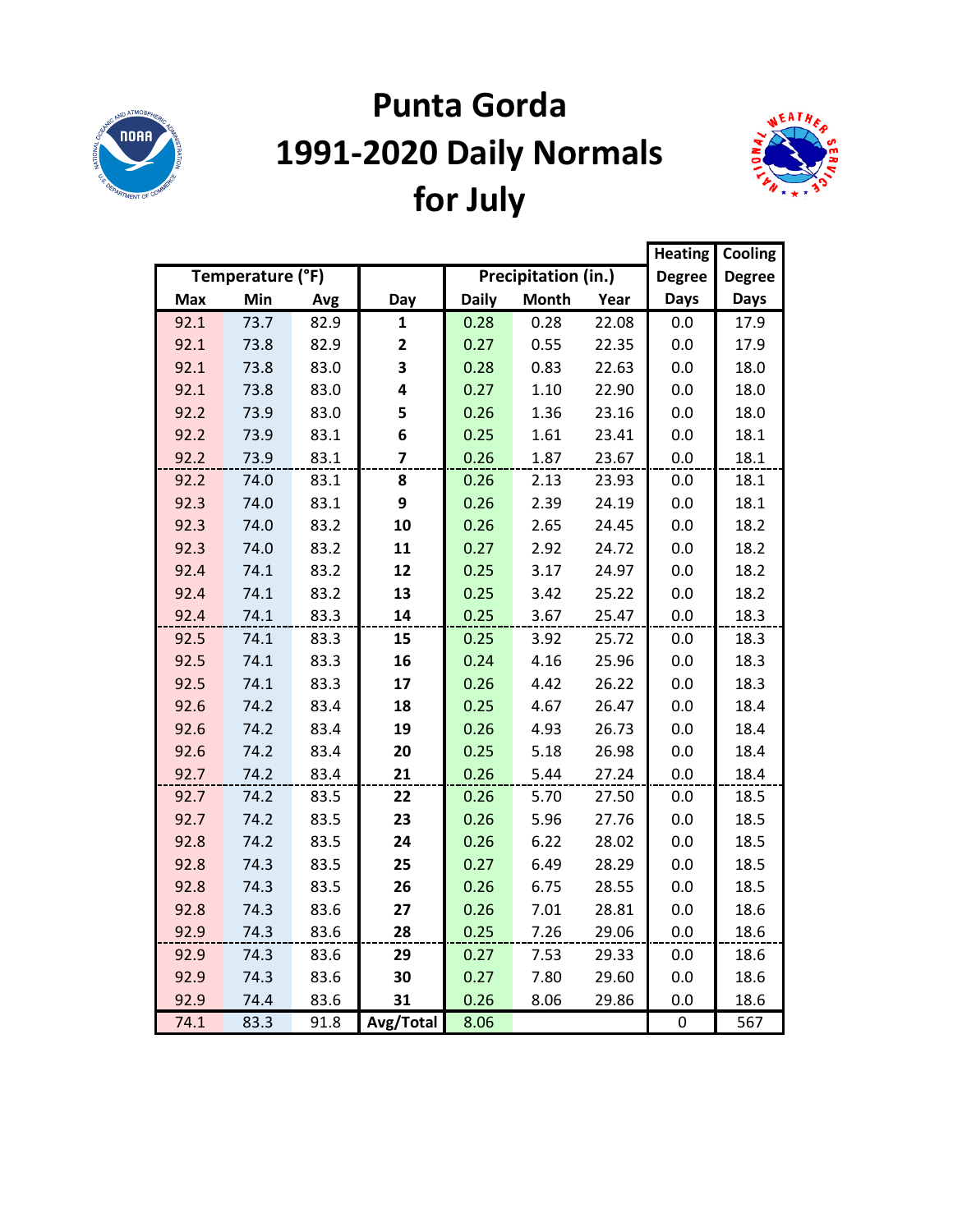

# **Punta Gorda 1991-2020 Daily Normals for August**



|            |                  |      |           |              |                     |       | <b>Heating</b> | Cooling       |
|------------|------------------|------|-----------|--------------|---------------------|-------|----------------|---------------|
|            | Temperature (°F) |      |           |              | Precipitation (in.) |       | <b>Degree</b>  | <b>Degree</b> |
| <b>Max</b> | Min              | Avg  | Day       | <b>Daily</b> | <b>Month</b>        | Year  | <b>Days</b>    | <b>Days</b>   |
| 92.9       | 74.4             | 83.6 | 1         | 0.28         | 0.28                | 30.14 | 0.0            | 18.6          |
| 92.9       | 74.4             | 83.7 | 2         | 0.29         | 0.57                | 30.43 | 0.0            | 18.7          |
| 92.9       | 74.4             | 83.7 | 3         | 0.29         | 0.86                | 30.72 | 0.0            | 18.7          |
| 92.9       | 74.4             | 83.7 | 4         | 0.29         | 1.15                | 31.01 | 0.0            | 18.7          |
| 92.9       | 74.4             | 83.7 | 5         | 0.28         | 1.43                | 31.29 | 0.0            | 18.7          |
| 92.9       | 74.5             | 83.7 | 6         | 0.28         | 1.71                | 31.57 | 0.0            | 18.7          |
| 92.9       | 74.5             | 83.7 | 7         | 0.28         | 1.99                | 31.85 | 0.0            | 18.7          |
| 92.9       | 74.5             | 83.7 | 8         | 0.28         | 2.27                | 32.13 | 0.0            | 18.7          |
| 92.9       | 74.5             | 83.7 | 9         | 0.28         | 2.55                | 32.41 | 0.0            | 18.7          |
| 92.8       | 74.5             | 83.7 | 10        | 0.28         | 2.83                | 32.69 | 0.0            | 18.7          |
| 92.8       | 74.5             | 83.7 | 11        | 0.29         | 3.12                | 32.98 | 0.0            | 18.7          |
| 92.8       | 74.5             | 83.7 | 12        | 0.31         | 3.43                | 33.29 | 0.0            | 18.6          |
| 92.7       | 74.5             | 83.6 | 13        | 0.31         | 3.74                | 33.60 | 0.0            | 18.6          |
| 92.7       | 74.5             | 83.6 | 14        | 0.30         | 4.04                | 33.90 | 0.0            | 18.6          |
| 92.7       | 74.6             | 83.6 | 15        | 0.30         | 4.34                | 34.20 | 0.0            | 18.6          |
| 92.6       | 74.6             | 83.6 | 16        | 0.30         | 4.64                | 34.50 | 0.0            | 18.6          |
| 92.6       | 74.6             | 83.6 | 17        | 0.31         | 4.95                | 34.81 | 0.0            | 18.6          |
| 92.5       | 74.6             | 83.5 | 18        | 0.30         | 5.25                | 35.11 | 0.0            | 18.5          |
| 92.5       | 74.6             | 83.5 | 19        | 0.31         | 5.56                | 35.42 | 0.0            | 18.5          |
| 92.4       | 74.6             | 83.5 | 20        | 0.30         | 5.86                | 35.72 | 0.0            | 18.5          |
| 92.4       | 74.6             | 83.5 | 21        | 0.29         | 6.15                | 36.01 | 0.0            | 18.5          |
| 92.3       | 74.6             | 83.4 | 22        | 0.30         | 6.45                | 36.31 | 0.0            | 18.4          |
| 92.2       | 74.5             | 83.4 | 23        | 0.31         | 6.76                | 36.62 | 0.0            | 18.4          |
| 92.2       | 74.5             | 83.4 | 24        | 0.30         | 7.06                | 36.92 | 0.0            | 18.4          |
| 92.1       | 74.5             | 83.3 | 25        | 0.30         | 7.36                | 37.22 | 0.0            | 18.3          |
| 92.0       | 74.5             | 83.3 | 26        | 0.30         | 7.66                | 37.52 | 0.0            | 18.3          |
| 92.0       | 74.5             | 83.2 | 27        | 0.29         | 7.95                | 37.81 | 0.0            | 18.2          |
| 91.9       | 74.5             | 83.2 | 28        | 0.29         | 8.24                | 38.10 | 0.0            | 18.2          |
| 91.8       | 74.5             | 83.2 | 29        | 0.29         | 8.53                | 38.39 | 0.0            | 18.2          |
| 91.8       | 74.4             | 83.1 | 30        | 0.29         | 8.82                | 38.68 | 0.0            | 18.1          |
| 91.7       | 74.4             | 83.1 | 31        | 0.29         | 9.11                | 38.97 | 0.0            | 18.1          |
| 74.5       | 83.5             | 91.5 | Avg/Total | 9.11         |                     |       | $\pmb{0}$      | 574           |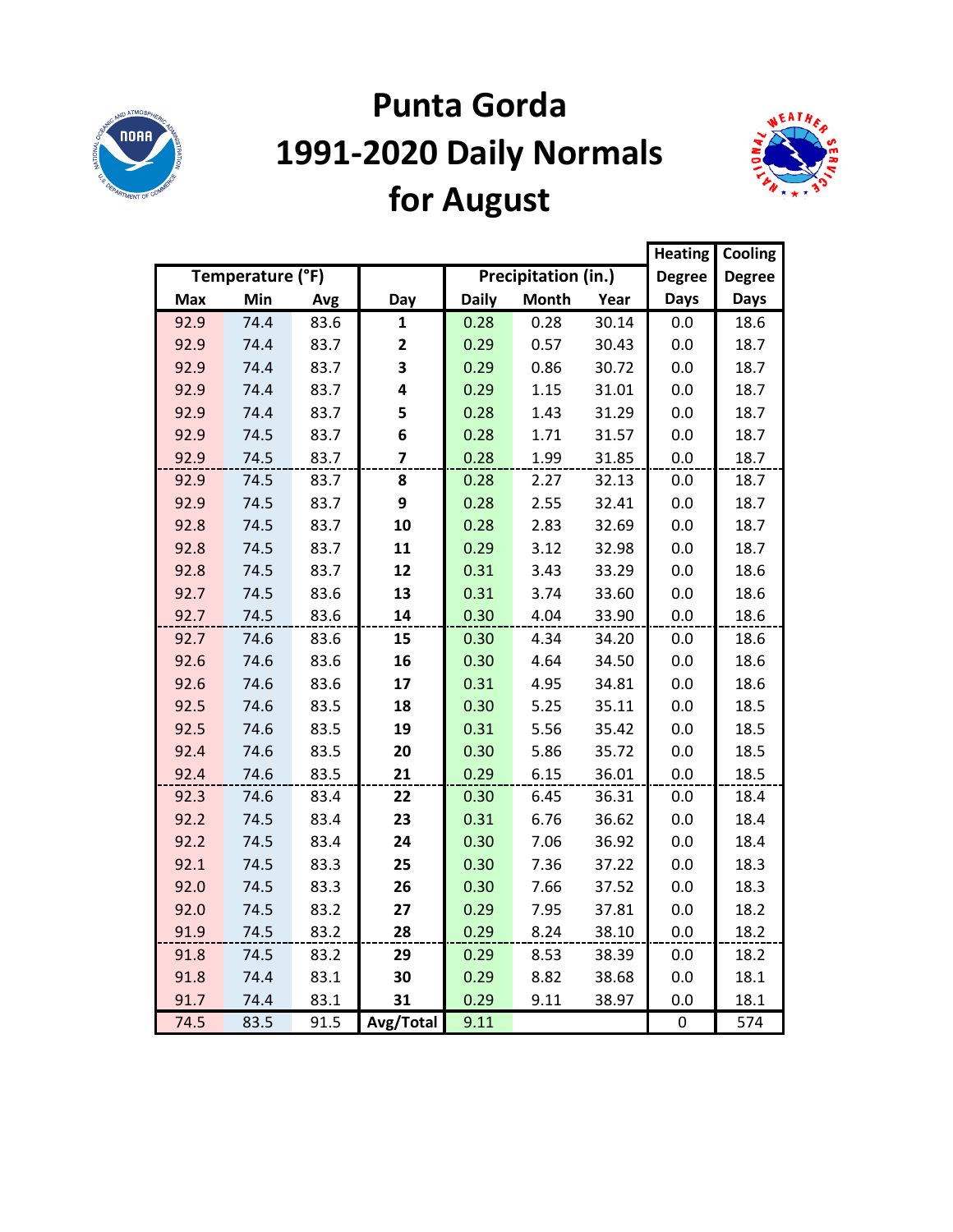

## **Punta Gorda 1991-2020 Daily Normals for September**



|            |                  |      |                         |              |                     |       | <b>Heating</b> | Cooling       |
|------------|------------------|------|-------------------------|--------------|---------------------|-------|----------------|---------------|
|            | Temperature (°F) |      |                         |              | Precipitation (in.) |       | <b>Degree</b>  | <b>Degree</b> |
| <b>Max</b> | Min              | Avg  | Day                     | <b>Daily</b> | <b>Month</b>        | Year  | <b>Days</b>    | <b>Days</b>   |
| 91.6       | 74.4             | 83.0 | 1                       | 0.28         | 0.28                | 39.25 | 0.0            | 18.0          |
| 91.6       | 74.4             | 83.0 | 2                       | 0.26         | 0.54                | 39.51 | 0.0            | 18.0          |
| 91.5       | 74.3             | 82.9 | 3                       | 0.27         | 0.81                | 39.78 | 0.0            | 17.9          |
| 91.4       | 74.3             | 82.9 | 4                       | 0.26         | 1.07                | 40.04 | 0.0            | 17.9          |
| 91.4       | 74.3             | 82.8 | 5                       | 0.25         | 1.32                | 40.29 | 0.0            | 17.8          |
| 91.3       | 74.2             | 82.8 | 6                       | 0.27         | 1.59                | 40.56 | 0.0            | 17.8          |
| 91.2       | 74.2             | 82.7 | $\overline{\mathbf{z}}$ | 0.25         | 1.84                | 40.81 | 0.0            | 17.7          |
| 91.2       | 74.1             | 82.7 | 8                       | 0.26         | 2.10                | 41.07 | 0.0            | 17.7          |
| 91.1       | 74.1             | 82.6 | 9                       | 0.24         | 2.34                | 41.31 | 0.0            | 17.6          |
| 91.0       | 74.0             | 82.5 | 10                      | 0.24         | 2.58                | 41.55 | 0.0            | 17.5          |
| 91.0       | 74.0             | 82.5 | 11                      | 0.24         | 2.82                | 41.79 | 0.0            | 17.5          |
| 90.9       | 73.9             | 82.4 | 12                      | 0.25         | 3.07                | 42.04 | 0.0            | 17.4          |
| 90.9       | 73.8             | 82.4 | 13                      | 0.25         | 3.32                | 42.29 | 0.0            | 17.4          |
| 90.8       | 73.8             | 82.3 | 14                      | 0.24         | 3.56                | 42.53 | 0.0            | 17.3          |
| 90.7       | 73.7             | 82.2 | 15                      | 0.24         | 3.80                | 42.77 | 0.0            | 17.2          |
| 90.7       | 73.6             | 82.1 | 16                      | 0.24         | 4.04                | 43.01 | 0.0            | 17.1          |
| 90.6       | 73.5             | 82.1 | 17                      | 0.23         | 4.27                | 43.24 | 0.0            | 17.1          |
| 90.6       | 73.4             | 82.0 | 18                      | 0.22         | 4.49                | 43.46 | 0.0            | 17.0          |
| 90.5       | 73.3             | 81.9 | 19                      | 0.23         | 4.72                | 43.69 | 0.0            | 16.9          |
| 90.4       | 73.2             | 81.8 | 20                      | 0.22         | 4.94                | 43.91 | 0.0            | 16.8          |
| 90.4       | 73.1             | 81.7 | 21                      | 0.21         | 5.15                | 44.12 | 0.0            | 16.7          |
| 90.3       | 72.9             | 81.6 | 22                      | 0.20         | 5.35                | 44.32 | 0.0            | 16.6          |
| 90.2       | 72.8             | 81.5 | 23                      | 0.21         | 5.56                | 44.53 | 0.0            | 16.5          |
| 90.2       | 72.6             | 81.4 | 24                      | 0.20         | 5.76                | 44.73 | 0.0            | 16.4          |
| 90.1       | 72.5             | 81.3 | 25                      | 0.20         | 5.96                | 44.93 | 0.0            | 16.3          |
| 90.0       | 72.3             | 81.2 | 26                      | 0.19         | 6.15                | 45.12 | 0.0            | 16.2          |
| 90.0       | 72.1             | 81.0 | 27                      | 0.19         | 6.34                | 45.31 | 0.0            | 16.0          |
| 89.9       | 71.9             | 80.9 | 28                      | 0.18         | 6.52                | 45.49 | 0.0            | 15.9          |
| 89.8       | 71.7             | 80.8 | 29                      | 0.18         | 6.70                | 45.67 | 0.0            | 15.8          |
| 89.7       | 71.5             | 80.6 | 30                      | 0.17         | 6.87                | 45.84 | 0.0            | 15.6          |
| 73.4       | 82.1             | 90.3 | Avg/Total               | 6.87         |                     |       | $\bigstar$     | 511           |

 $\hat{x}$  = Greater than zero, but less than 1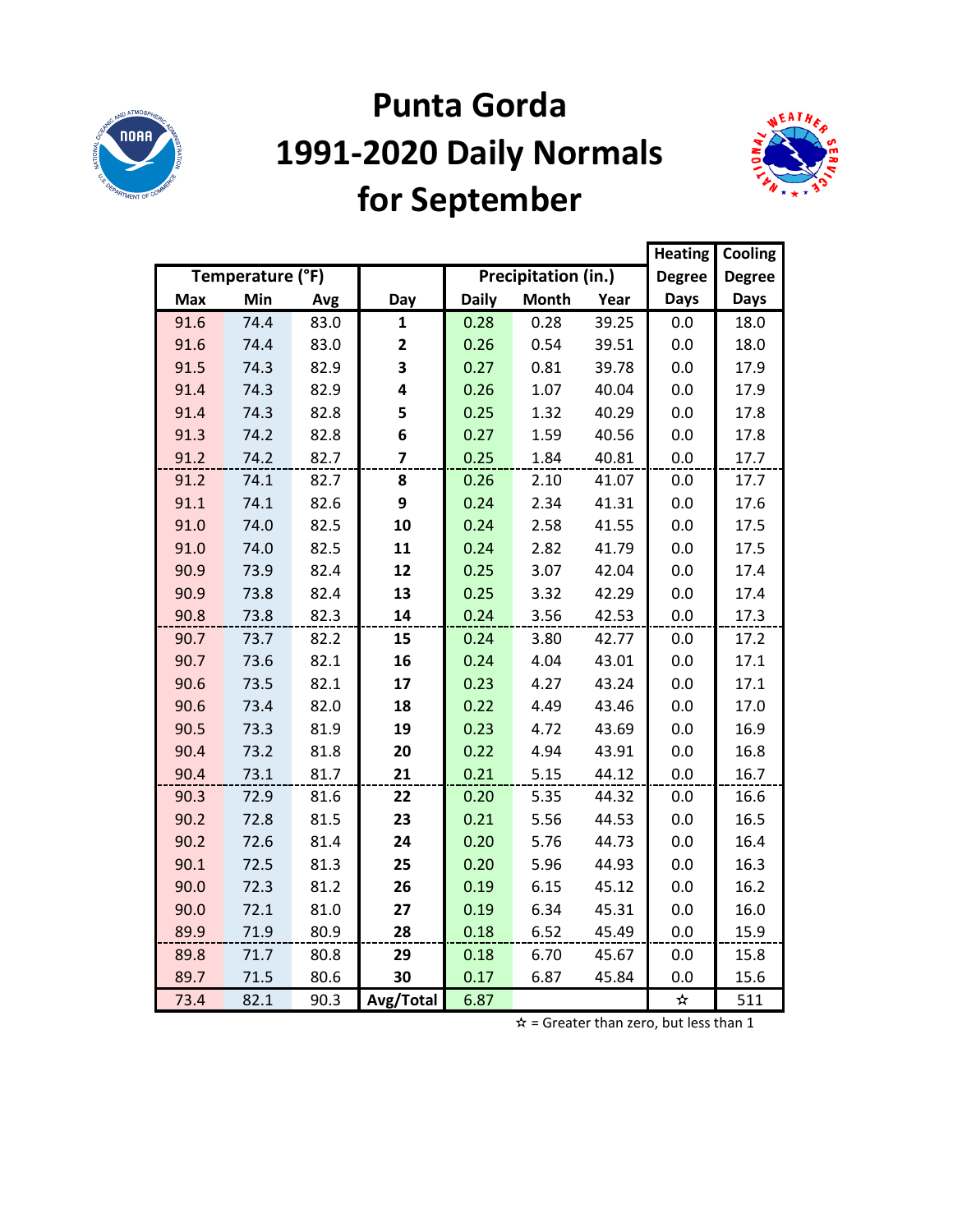

#### **Punta Gorda 1991-2020 Daily Normals for October**



|            |                  |      |                         |              |                     |       | <b>Heating</b> | Cooling       |
|------------|------------------|------|-------------------------|--------------|---------------------|-------|----------------|---------------|
|            | Temperature (°F) |      |                         |              | Precipitation (in.) |       | <b>Degree</b>  | <b>Degree</b> |
| <b>Max</b> | Min              | Avg  | Day                     | <b>Daily</b> | <b>Month</b>        | Year  | <b>Days</b>    | <b>Days</b>   |
| 89.6       | 71.3             | 80.5 | 1                       | 0.16         | 0.16                | 46.00 | 0.0            | 15.5          |
| 89.5       | 71.1             | 80.3 | $\mathbf{2}$            | 0.16         | 0.32                | 46.16 | 0.0            | 15.3          |
| 89.4       | 70.8             | 80.1 | 3                       | 0.15         | 0.47                | 46.31 | 0.0            | 15.1          |
| 89.3       | 70.6             | 80.0 | 4                       | 0.15         | 0.62                | 46.46 | 0.0            | 14.9          |
| 89.2       | 70.3             | 79.8 | 5                       | 0.14         | 0.76                | 46.60 | 0.0            | 14.8          |
| 89.1       | 70.1             | 79.6 | 6                       | 0.14         | 0.90                | 46.74 | 0.0            | 14.6          |
| 89.0       | 69.8             | 79.4 | $\overline{\mathbf{z}}$ | 0.14         | 1.04                | 46.88 | 0.0            | 14.4          |
| 88.8       | 69.5             | 79.2 | 8                       | 0.13         | 1.17                | 47.01 | 0.0            | 14.2          |
| 88.7       | 69.2             | 79.0 | 9                       | 0.12         | 1.29                | 47.13 | 0.0            | 14.0          |
| 88.5       | 68.9             | 78.7 | 10                      | 0.12         | 1.41                | 47.25 | 0.0            | 13.7          |
| 88.4       | 68.6             | 78.5 | 11                      | 0.10         | 1.51                | 47.35 | 0.0            | 13.5          |
| 88.2       | 68.3             | 78.3 | 12                      | 0.10         | 1.61                | 47.45 | 0.0            | 13.3          |
| 88.1       | 68.0             | 78.0 | 13                      | 0.09         | 1.70                | 47.54 | 0.0            | 13.1          |
| 87.9       | 67.7             | 77.8 | 14                      | 0.09         | 1.79                | 47.63 | 0.0            | 12.8          |
| 87.8       | 67.4             | 77.6 | 15                      | 0.09         | 1.88                | 47.72 | 0.0            | 12.6          |
| 87.6       | 67.0             | 77.3 | 16                      | 0.08         | 1.96                | 47.80 | 0.0            | 12.3          |
| 87.4       | 66.7             | 77.0 | 17                      | 0.09         | 2.05                | 47.89 | 0.0            | 12.1          |
| 87.2       | 66.3             | 76.8 | 18                      | 0.08         | 2.13                | 47.97 | 0.0            | 11.8          |
| 87.0       | 66.0             | 76.5 | 19                      | 0.07         | 2.20                | 48.04 | 0.1            | 11.6          |
| 86.8       | 65.7             | 76.3 | 20                      | 0.07         | 2.27                | 48.11 | 0.1            | 11.3          |
| 86.6       | 65.3             | 76.0 | 21                      | 0.08         | 2.35                | 48.19 | 0.1            | 11.1          |
| 86.4       | 65.0             | 75.7 | 22                      | 0.07         | 2.42                | 48.26 | 0.1            | 10.8          |
| 86.2       | 64.7             | 75.4 | 23                      | 0.07         | 2.49                | 48.33 | 0.1            | 10.6          |
| 86.0       | 64.3             | 75.2 | 24                      | 0.07         | 2.56                | 48.40 | 0.2            | 10.3          |
| 85.8       | 64.0             | 74.9 | 25                      | 0.07         | 2.63                | 48.47 | 0.2            | 10.1          |
| 85.6       | 63.7             | 74.6 | 26                      | 0.07         | 2.70                | 48.54 | 0.2            | 9.8           |
| 85.4       | 63.3             | 74.4 | 27                      | 0.06         | 2.76                | 48.60 | 0.2            | 9.6           |
| 85.2       | 63.0             | 74.1 | 28                      | 0.07         | 2.83                | 48.67 | 0.2            | 9.3           |
| 85.0       | 62.7             | 73.8 | 29                      | 0.06         | 2.89                | 48.73 | 0.3            | 9.1           |
| 84.8       | 62.4             | 73.6 | 30                      | 0.07         | 2.96                | 48.80 | 0.3            | 8.9           |
| 84.6       | 62.1             | 73.3 | 31                      | 0.06         | 3.02                | 48.86 | 0.3            | 8.6           |
| 66.9       | 77.2             | 86.7 | Avg/Total               | 3.02         |                     |       | $\overline{2}$ | 379           |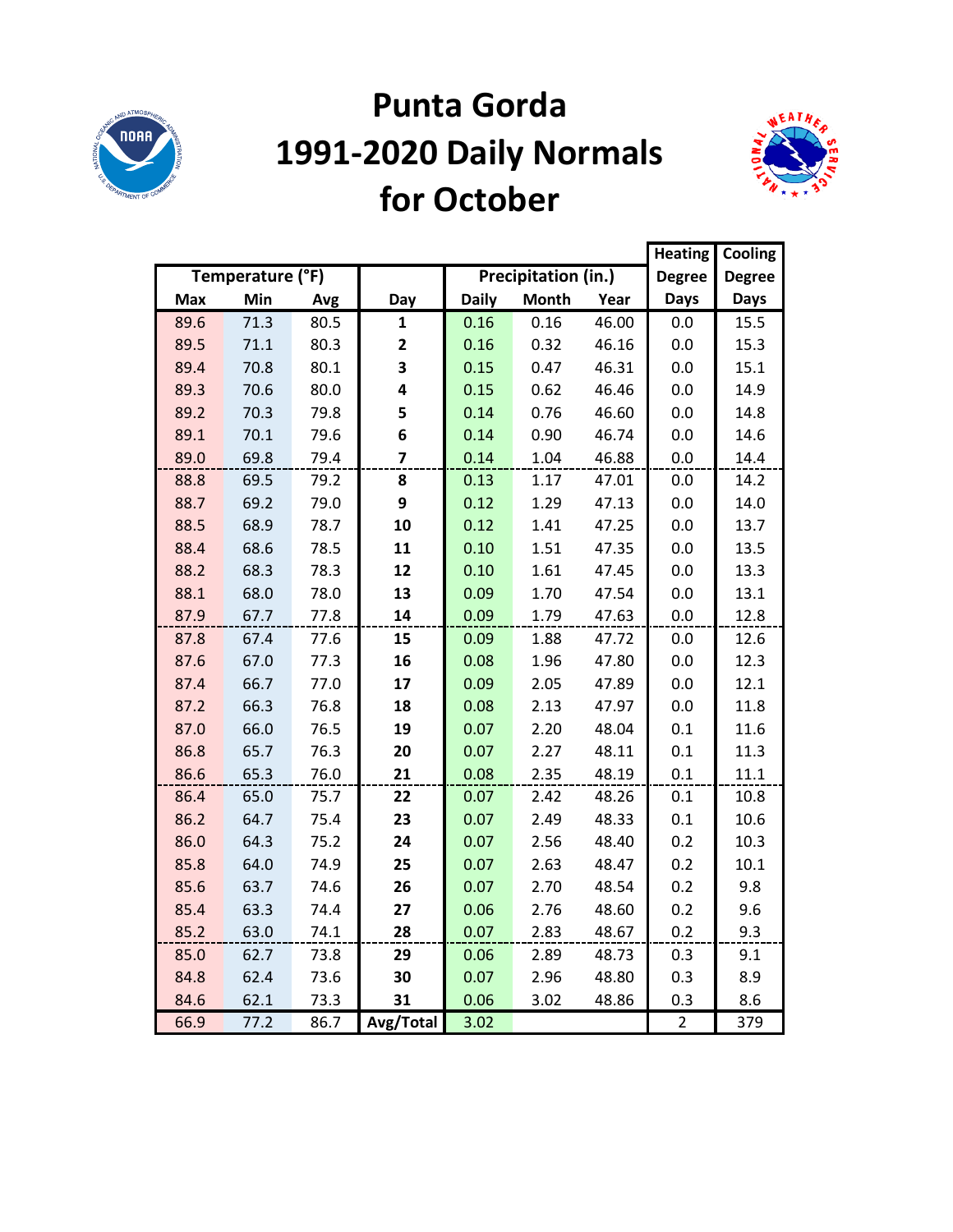

#### **Punta Gorda 1991-2020 Daily Normals for November**



|            |                  |      |                |              |                     |       | <b>Heating</b> | Cooling       |
|------------|------------------|------|----------------|--------------|---------------------|-------|----------------|---------------|
|            | Temperature (°F) |      |                |              | Precipitation (in.) |       | <b>Degree</b>  | <b>Degree</b> |
| <b>Max</b> | Min              | Avg  | Day            | <b>Daily</b> | <b>Month</b>        | Year  | <b>Days</b>    | <b>Days</b>   |
| 84.3       | 61.8             | 73.1 | $\mathbf{1}$   | 0.08         | 0.08                | 48.94 | 0.3            | 8.4           |
| 84.1       | 61.5             | 72.8 | $\mathbf{2}$   | 0.08         | 0.16                | 49.02 | 0.3            | 8.2           |
| 83.9       | 61.2             | 72.6 | 3              | 0.09         | 0.25                | 49.11 | 0.3            | 7.9           |
| 83.7       | 61.0             | 72.3 | 4              | 0.08         | 0.33                | 49.19 | 0.3            | 7.7           |
| 83.5       | 60.7             | 72.1 | 5              | 0.08         | 0.41                | 49.27 | 0.3            | 7.4           |
| 83.3       | 60.5             | 71.9 | 6              | 0.08         | 0.49                | 49.35 | 0.3            | 7.2           |
| 83.1       | 60.2             | 71.7 | $\overline{7}$ | 0.08         | 0.57                | 49.43 | 0.3            | 7.0           |
| 82.9       | 60.0             | 71.4 | 8              | 0.07         | 0.64                | 49.50 | 0.3            | 6.8           |
| 82.7       | 59.8             | 71.2 | 9              | 0.07         | 0.71                | 49.57 | 0.4            | 6.6           |
| 82.5       | 59.6             | 71.0 | 10             | 0.07         | 0.78                | 49.64 | 0.4            | 6.4           |
| 82.3       | 59.4             | 70.8 | 11             | 0.08         | 0.86                | 49.72 | 0.4            | 6.3           |
| 82.2       | 59.2             | 70.7 | 12             | 0.07         | 0.93                | 49.79 | 0.5            | 6.2           |
| 82.0       | 59.0             | 70.5 | 13             | 0.07         | 1.00                | 49.86 | 0.6            | 6.0           |
| 81.8       | 58.8             | 70.3 | 14             | 0.07         | 1.07                | 49.93 | 0.6            | 5.9           |
| 81.6       | 58.6             | 70.1 | 15             | 0.08         | 1.15                | 50.01 | 0.7            | 5.8           |
| 81.5       | 58.5             | 70.0 | 16             | 0.07         | 1.22                | 50.08 | 0.7            | 5.7           |
| 81.3       | 58.3             | 69.8 | 17             | 0.06         | 1.28                | 50.14 | 0.8            | 5.6           |
| 81.2       | 58.2             | 69.7 | 18             | 0.07         | 1.35                | 50.21 | 0.8            | 5.4           |
| 81.0       | 58.0             | 69.5 | 19             | 0.06         | 1.41                | 50.27 | 0.8            | 5.3           |
| 80.9       | 57.9             | 69.4 | 20             | 0.06         | 1.47                | 50.33 | 0.9            | 5.2           |
| 80.7       | 57.8             | 69.2 | 21             | 0.06         | 1.53                | 50.39 | 0.9            | 5.2           |
| 80.6       | 57.6             | 69.1 | 22             | 0.06         | 1.59                | 50.45 | $1.0\,$        | 5.1           |
| 80.4       | 57.5             | 69.0 | 23             | 0.06         | 1.65                | 50.51 | 1.1            | 5.0           |
| 80.3       | 57.4             | 68.8 | 24             | 0.06         | 1.71                | 50.57 | 1.1            | 5.0           |
| 80.2       | 57.3             | 68.7 | 25             | 0.06         | 1.77                | 50.63 | 1.2            | 4.9           |
| 80.0       | 57.1             | 68.6 | 26             | 0.07         | 1.84                | 50.70 | 1.2            | 4.8           |
| 79.9       | 57.0             | 68.5 | 27             | 0.06         | 1.90                | 50.76 | 1.3            | 4.7           |
| 79.8       | 56.9             | 68.3 | 28             | 0.07         | 1.97                | 50.83 | 1.3            | 4.6           |
| 79.7       | 56.8             | 68.2 | 29             | 0.08         | 2.05                | 50.91 | 1.3            | 4.5           |
| 79.5       | 56.7             | 68.1 | 30             | 0.07         | 2.12                | 50.98 | 1.4            | 4.5           |
| 58.8       | 70.2             | 80.9 | Avg/Total      | 2.12         |                     |       | 22             | 180           |